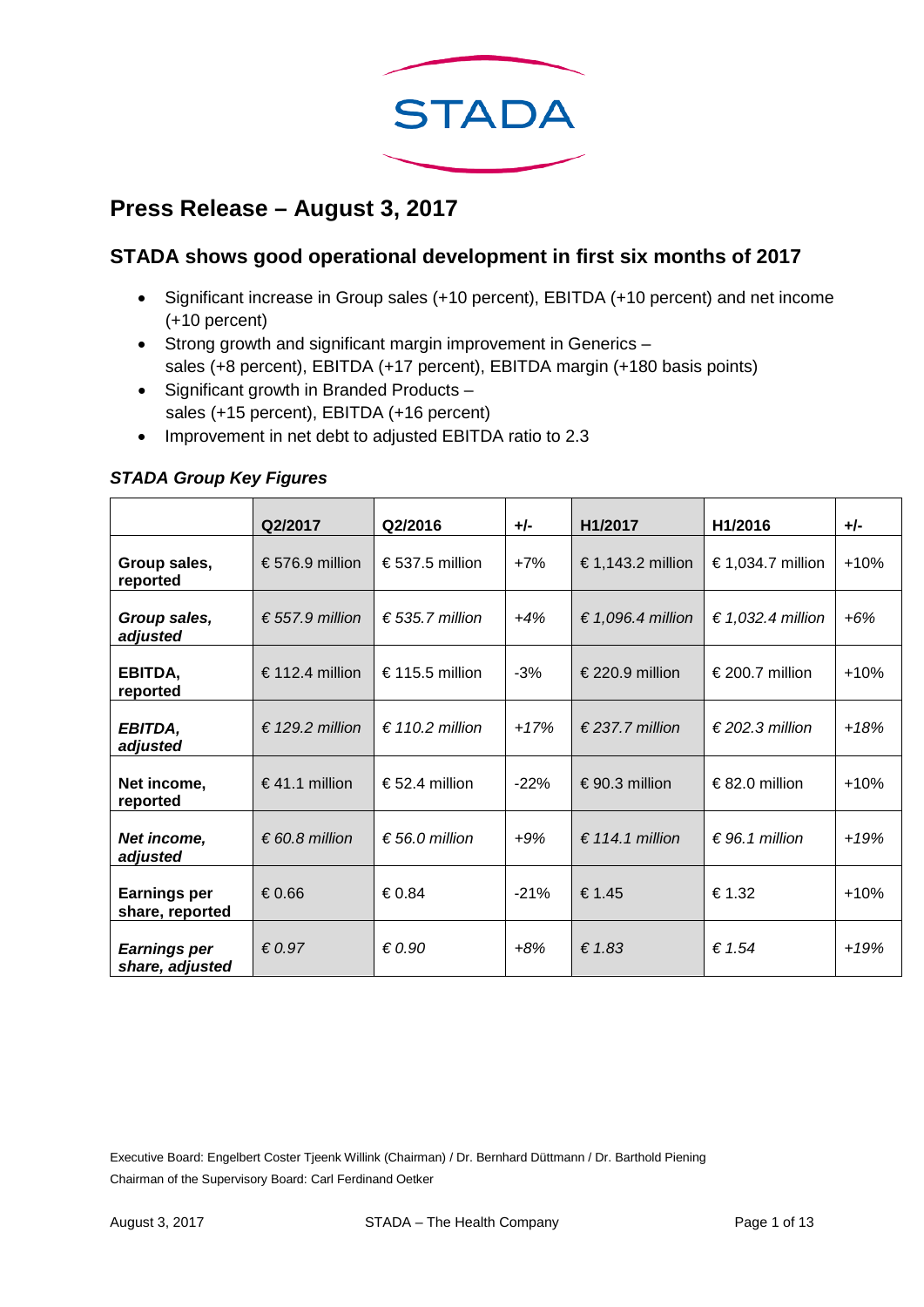

"STADA's operational development in the first six months of 2017 was good. We achieved growth that was well into the double digits in the Belgian Generics segment and in the Russian Branded Products segment. In addition to the strong sales growth, we were also able to further increase profitability", says STADA's Chairman of the Executive Board Engelbert Coster Tjeenk Willink.

### *Group sales increased – driven by Generics and Branded Products*

**Reported Group sales** increased by 7 percent to Euro 576.9 million in the **second quarter of 2017** (Q2/2016: Euro 537.5 million). **Group sales adjusted** for currency and portfolio effects recorded an increase of 4 percent to Euro 557.9 million (Q2/2016: Euro 535.7 million). **Reported Group sales** in the **first six months of 2017** increased by 10 percent to Euro 1,143.2 million (1- 6/2016: Euro 1,034.7 million). **Group sales adjusted** for currency and portfolio effects grew by 6 percent to Euro 1,096.4 million (1-6/2016: Euro 1,032.4 million).

## *Reported key earnings figures impacted by special items as expected*

Due in particular to consultancy services incurred in connection with the takeover process, as expected there were special items especially in the second quarter of 2017 in the amount of Euro 17.1 million before and Euro 12.3 million after taxes which affected development of key earnings figures in the first six months of 2017.

## *Double digit increase in adjusted EBITDA*

**Reported EBITDA** decreased by 3 percent to Euro 112.4 million in the **second quarter of 2017** (Q2/2016: Euro 115.5 million). **Adjusted EBITDA** was up 17 percent to Euro 129.2 million (Q2/2016: 110.2 million Euro). **Reported EBITDA** in the **first six months of 2017** increased by 10 percent to Euro 220.9 million (1-6/2016: Euro 200.7 million). **Adjusted EBITDA** recorded growth of 18 percent to Euro 237.7 million (1-6/2016: Euro 202.3 million).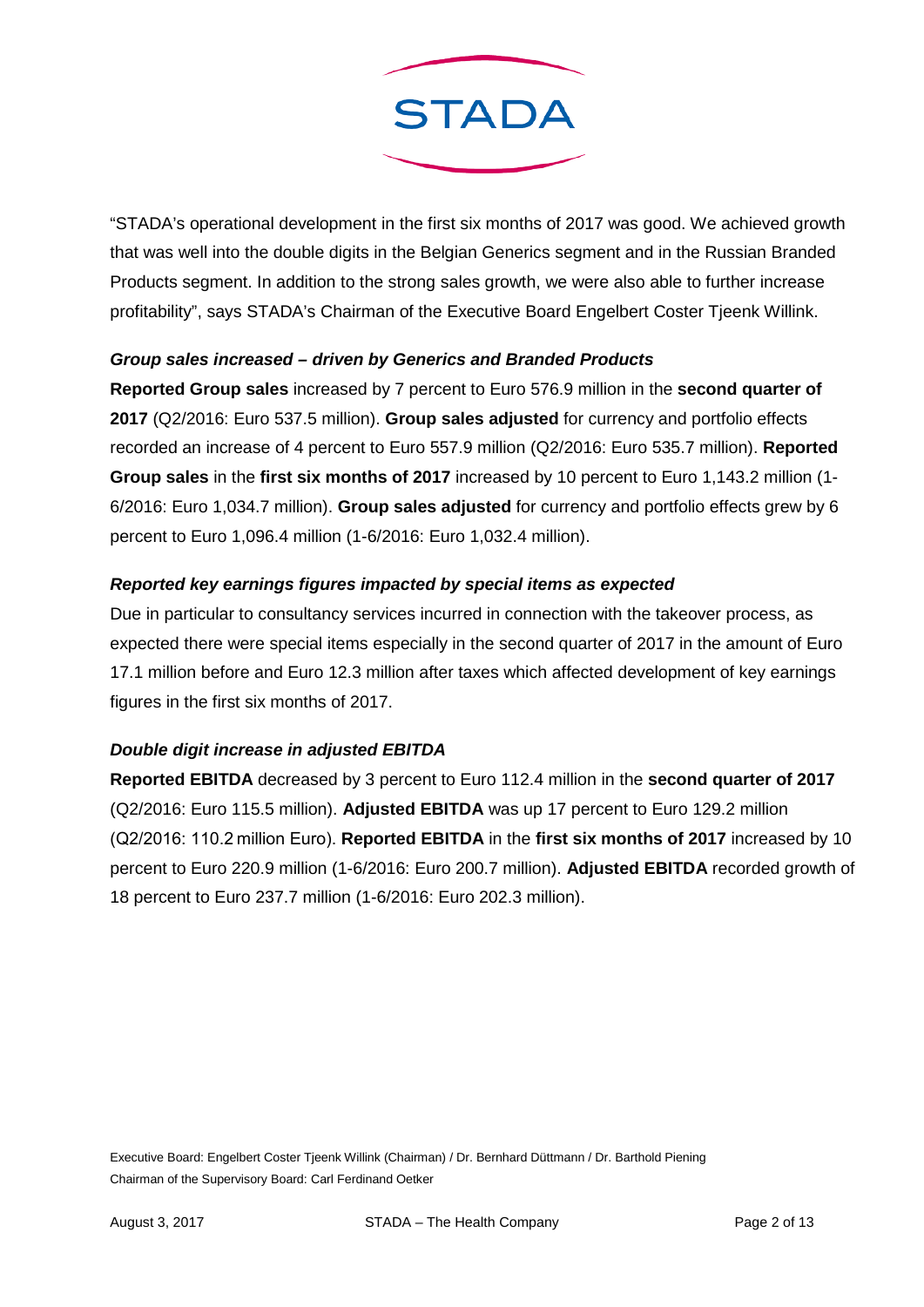

## *Growth in adjusted net income*

**Reported net income** decreased by 22 percent to Euro 41.1 million in the **second quarter of 2017** (Q2/2016: Euro 52.4 million). **Adjusted net income** recorded an increase of 9 percent to Euro 60.8 million (Q2/2016: Euro 56.0 million). There was a 10 percent increase in **reported net income in the first six months of 2017** to Euro 90.3 million (1-6/2016: Euro 82.0 million). **Adjusted net income** recorded growth of 19 percent to Euro 114.1 million (1-6/2016: Euro 96.1 million).

## *Operating cash flow below corresponding prior-year figure*

**Cash flow from operating activities** decreased to Euro 89.5 million in the **first six months of 2017** (1-6/2016: Euro 113.0 million). **Free cash flow** increased to Euro 16.3 million (1-6/2016: Euro 15.0 million). **Free cash flow adjusted** for payments for significant investments or acquisitions and proceeds from significant disposals increased to Euro 42.8 million (1-6/2016: Euro 42.5 million).

## *Net debt to adjusted EBITDA ratio improved*

As of June 30, 2017, **net debt** was at Euro 1,110.9 million (December 31, 2016: Euro 1,118.2 million). The **net debt to adjusted EBITDA ratio** in the first six months of 2017 improved to 2.3 with a linear extrapolation of the adjusted EBITDA of the reporting period on a full-year basis (1- 6/2016: 3.0).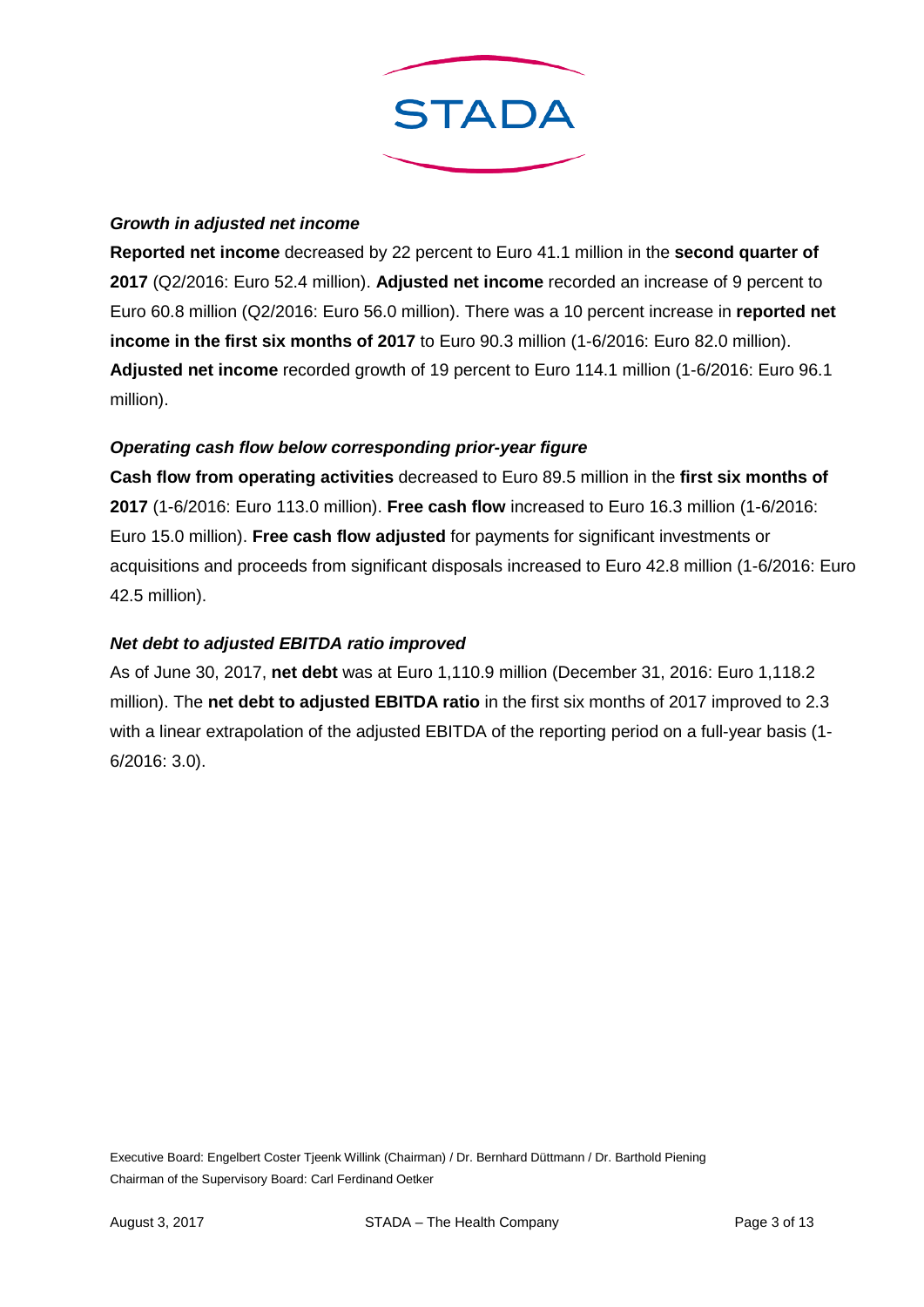

#### *STADA Segment Key Figures Generics*

|                         | Q2/2017                  | Q2/2016         | $+/-$  | H1/2017         | H1/2016         | +/-   |
|-------------------------|--------------------------|-----------------|--------|-----------------|-----------------|-------|
| Sales, reported         | €348.5 million           | €319.9 million  | $+9\%$ | € 674.4 million | €627.2 million  | $+8%$ |
| Sales, adjusted         | $\epsilon$ 336.6 million | € 318.1 million | $+6%$  | € 648.3 million | € 624.9 million | $+4%$ |
| <b>EBITDA, adjusted</b> | $\epsilon$ 81.3 million  | € 66.0 million  | $+23%$ | € 150.7 million | € 129.6 million | +16%  |
| <b>Margin, adjusted</b> | 23.3%                    | 20.6%           |        | 22.3%           | 20.7%           |       |

#### *Sales development Generics*

**Reported sales** in the **Generics** segment recorded an increase of 9 percent to Euro 348.5 million in the **second quarter of 2017** (Q2/2016: Euro 319.9 million). **Sales** in the **Generics** segment **adjusted** for portfolio and currency effects increased by 6 percent to Euro 336.6 million (Q2/2016: Euro 318.1 million). In the **first six months of 2017**, **reported sales** in the **Generics** segment were up by 8 percent to Euro 674.4 million (1-6/2016: Euro 627.2 million). **Sales** of the **Generics** segment **adjusted** for portfolio and currency effects grew by 4 percent to Euro 648.3 million (1- 6/2016: Euro 624.9 million). This development was primarily attributable to the initial consolidation of the Serbian Velexfarm. Furthermore, segment sales increased in Belgium and Italy. Generics contributed 59.0 percent to Group sales (1-6/2016: 60.6 percent).

### *Country development Generics*

Within the **Generics** segment, the **eight largest countries** according to sales developed as follows in the **second quarter of 2017** and in the **first six months of 2017**:

Sales generated with generics in **Germany** increased in the **second quarter of 2017** by 1 percent to Euro 75.2 million (Q2/2016: Euro 74.6 million). In the **first six months of 2017**, sales decreased by 3 percent to Euro 145.9 million (1-6/2016: Euro 150.5 million). This development was due to opposing factors. As a result of discount agreement tenders won, ALIUD PHARMA recorded positive sales development. In contrast, the high comparable basis of the corresponding period of the previous year following the fully expired discount agreements in December 2016 had a dampening effect on sales at STADApharm. However, the company recorded positive sales development outside of the discount agreement tenders.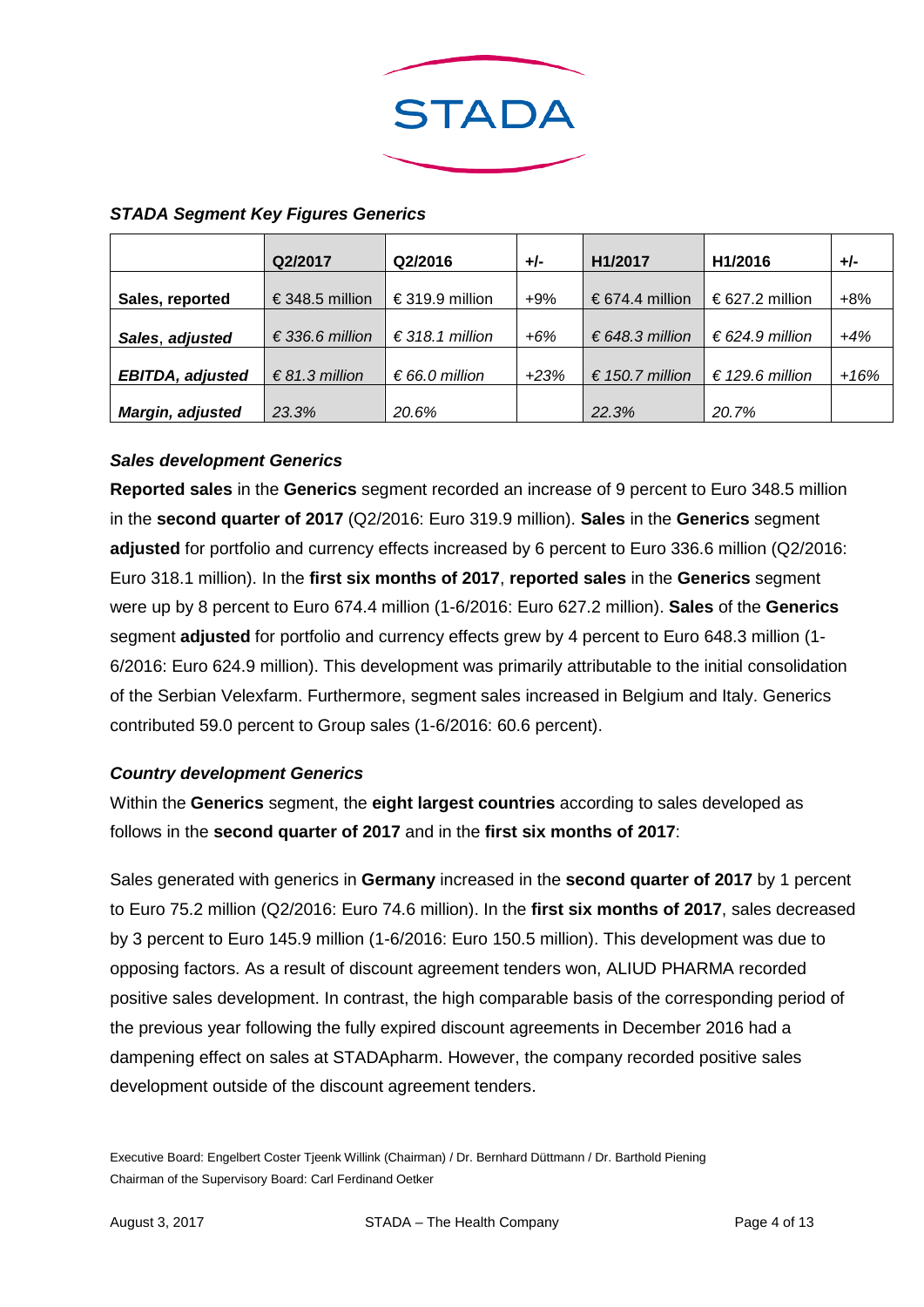

Sales achieved with generics in **Italy** grew by 11 percent in the **second quarter of 2017** to Euro 45.6 million despite strong competition (Q2/2016: Euro 41.3 million) and by 6 percent in the **first six months of 2017** to Euro 84.8 million (1-6/2016: Euro 79.8 million).

In **Belgium**, sales achieved with generics in the **second quarter of 2017** increased by 125 percent to Euro 31.3 million (Q2/2016: Euro 13.9 million) and by 37 percent in the **first six months of 2017** to Euro 56.0 million (1-6/2016: Euro 40.8 million). This development primarily resulted from positive volume effects due to the takeover of the sales activities since January 2017.

Sales generated with generics in **Spain** were down in the **second quarter of 2017** by 5 percent to Euro 24.6 million (Q2/2016: Euro 25.9 million). In the **first six months of 2017**, sales of Euro 53.0 million were at approximately the level of the corresponding period of the previous year (1-6/2016: Euro 52.8 million).

In **Russia**, sales with generics, applying the exchange rates of the previous year, declined by 17 percent in the **second quarter of 2017** and by 13 percent in the **first six months of 2017**. This development was particularly due to lower volume effects. As a result of the very positive currency effect of the Russian ruble, however, sales in Euro in the **second quarter of 2017** declined by 4 percent to Euro 27.8 million (Q2/2016: Euro 29.1 million). There was a 6 percent increase in the **first six months of 2017** to Euro 52.3 million (1-6/2016: Euro 49.3 million).

In **Serbia**, sales with generics, applying the exchange rates of the previous year, increased by 32 percent in the **second quarter of 2017** and by 72 percent in the **first six months of 2017**. In Euro, as a result of a stable currency effect from the Serbian dinar, sales increased in the **second quarter of 2017** by 32 percent to Euro 22.0 million (Q2/2016: Euro 16.6 million) and in the **first six months of 2017** by 72 percent to Euro 44.0 million (1-6/2016: Euro 25.6 million). This development was primarily attributable to the initial consolidation of a Serbian wholesaler. In addition, this development resulted from the change to the previous distribution model in the Serbian generics market, in the course of which the Serbian STADA subsidiary will now be increasingly focused on direct sales rather than sales through a wholesaler.

In **France**, sales generated with generics, mainly due to continued strong price and discount competition, decreased in the **second quarter of 2017** by 6 percent to Euro 20.3 million (Q2/2016: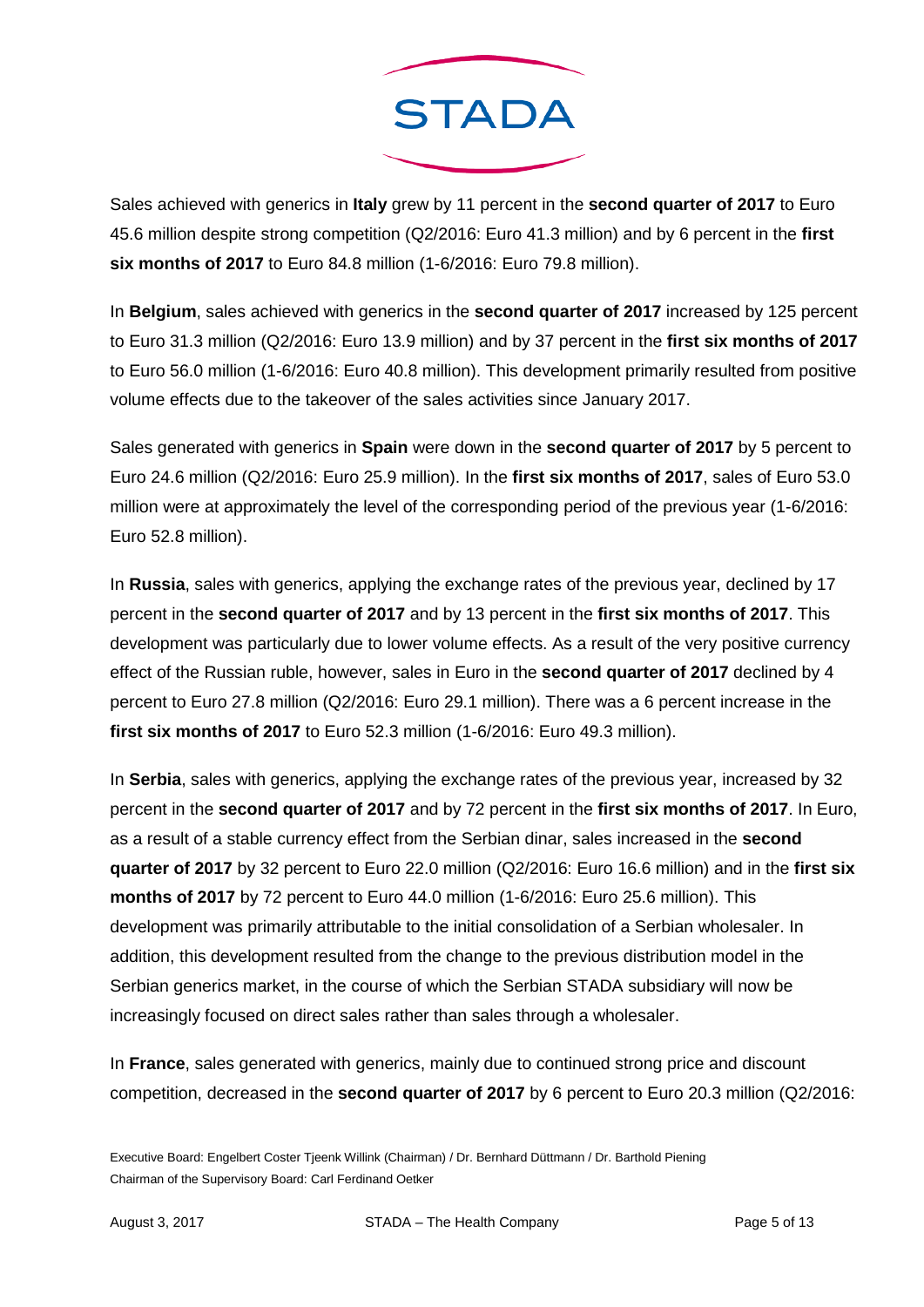

Euro 21.6 million) and by 4 percent in the **first six months of 2017** to Euro 38.7 million (1-6/2016: Euro 40.4 million).

Despite continued high price pressure, sales generated with generics in **Vietnam**, applying the exchange rates of the previous year, increased by 9 percent in the **second quarter of 2017** and by 7 percent in the **first six months of 2017**. As a result of a stable currency effect from the Vietnamese dong, sales in Euro increased in the **second quarter of 2017** by 10 percent to Euro 17.7 million (Q2/2016: Euro 16.1 million) and in the **first six months of 2017** by 8 percent to Euro 35.1 million (1-6/2016: Euro 32.4 million). This development primarily resulted from tenders that were won in the hospital market.

## *EBITDA and margin development Generics*

**Adjusted EBITDA** of **Generics** grew by 23 percent in the **second quarter of 2017** to Euro 81.3 million (Q2/2016: Euro 66.0 million) and by 16 percent in the **first six months of 2017** to Euro 150.7 million (1-6/2016: Euro 129.6 million). This development was based primarily on the improvement in the operating profit in Belgium as a result of the termination in December 2016 of a sales cooperation that had been in place until that date as well as the improvement in the operating profit in the German Generics segment. The **adjusted EBITDA margin** for **Generics** was 23.3 percent in the **second quarter of 2017** (Q2/2016: 20.6 percent) and 22.3 percent in the **first six months of 2017** (1-6/2016: 20.7 percent).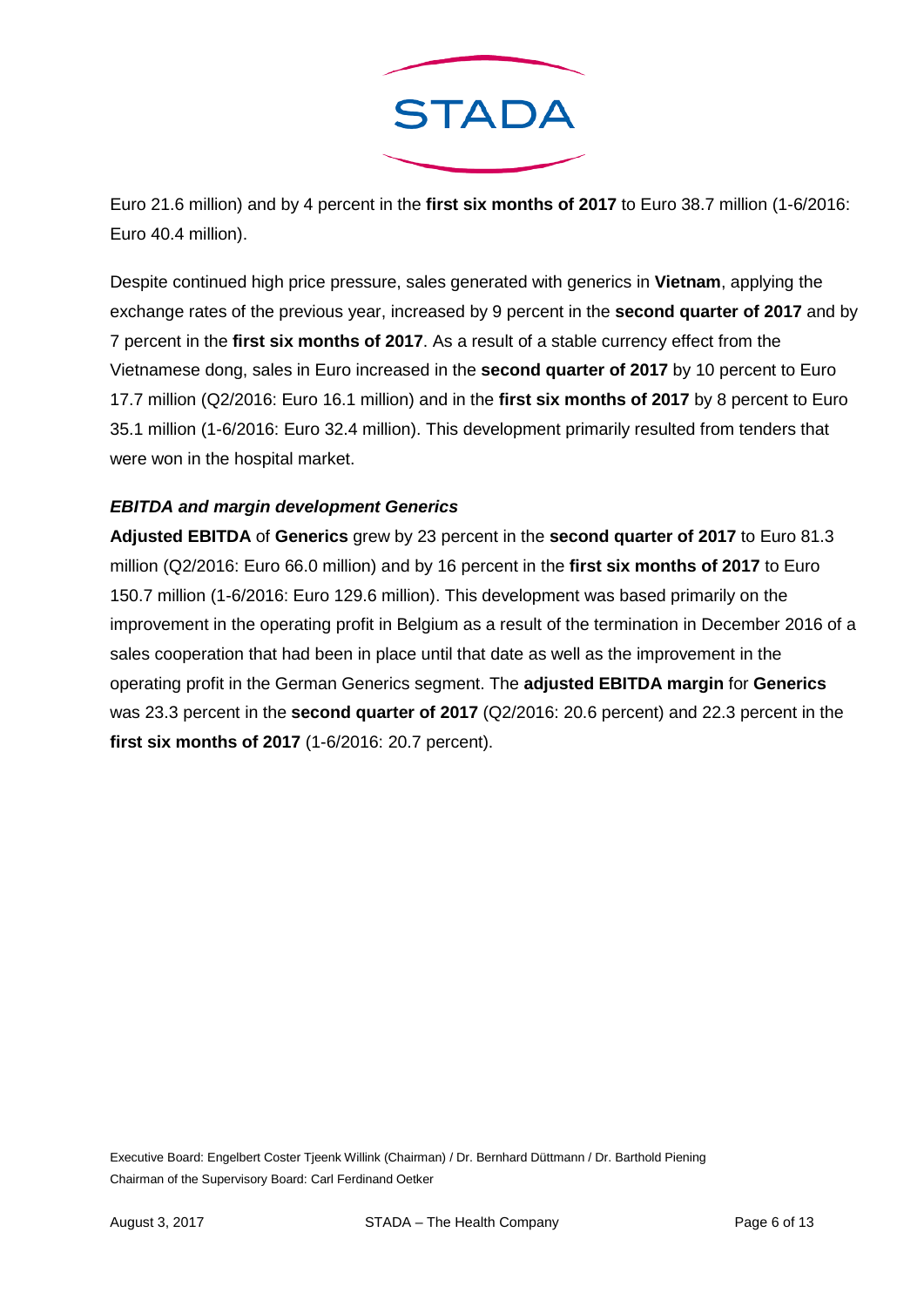

|                         | Q2/2017                  | Q2/2016         | $+/-$  | H1/2017         | H1/2016         | +/-    |
|-------------------------|--------------------------|-----------------|--------|-----------------|-----------------|--------|
| Sales, reported         | € 228.4 million          | € 217.5 million | $+5%$  | €468.8 million  | €407.3 million  | +15%   |
| Sales, adjusted         | $\epsilon$ 221.3 million | € 217.5 million | $+2\%$ | € 448.1 million | € 407.3 million | $+10%$ |
| <b>EBITDA, adjusted</b> | € 64.4 million           | € 60.4 million  | $+7%$  | € 121.4 million | € 108.6 million | +12%   |
| Margin, adjusted        | 28.2%                    | 27.8%           |        | 25.9%           | 26.7%           |        |

## *STADA Segment Key Figures Branded Products*

## *Sales development Branded Products*

**Reported sales** of the **Branded Products** segment increased by 5 percent to Euro 228.4 million in the **second quarter of 2017** (Q2/2016: Euro 217.5 million). **Sales** in the **Branded Products** segment **adjusted** for portfolio and currency effects recorded growth of 2 percent to Euro 221.3 million (Q2/2016: Euro 217.5 million). In the **first six months of 2017**, **reported sale**s in the **Branded Products** segment were up by 15 percent to Euro 468.8 million (1-6/2016: Euro 407.3 million). **Sales** in the **Branded Products** segment **adjusted** for portfolio and currency effects increased by 10 percent to Euro 448.1 million (1-6/2016: Euro 407.3 million). This development was based in particular on the strong development of segment sales in Russia. The increased sales contribution from the Serbian subgroup also contributed here. Branded Products had a share of 41.0% of Group sales (1-6/2016: 39.4 percent).

### *Country development Branded Products*

Within the **Branded Products** segment, development of the **five largest countries** according to sales in the **second quarter of 2017** and in the **first six months of 2017** was as follows:

Sales generated with branded products in **Russia**, applying the exchange rates of the previous year, increased by 14 percent in the **second quarter of 2017** and by 48 percent in the **first six months of 2017**. In light of a very positive currency effect from the Russian ruble, sales in Euro – primarily as a result of higher volume effects – increased in the **second quarter of 2017** by 32 percent to Euro 55.6 million (Q2/2016: Euro 42.2 million) and in the **first six months of 2017** by 80 percent to Euro 108.0 million (1-6/2016: Euro 60.2 million).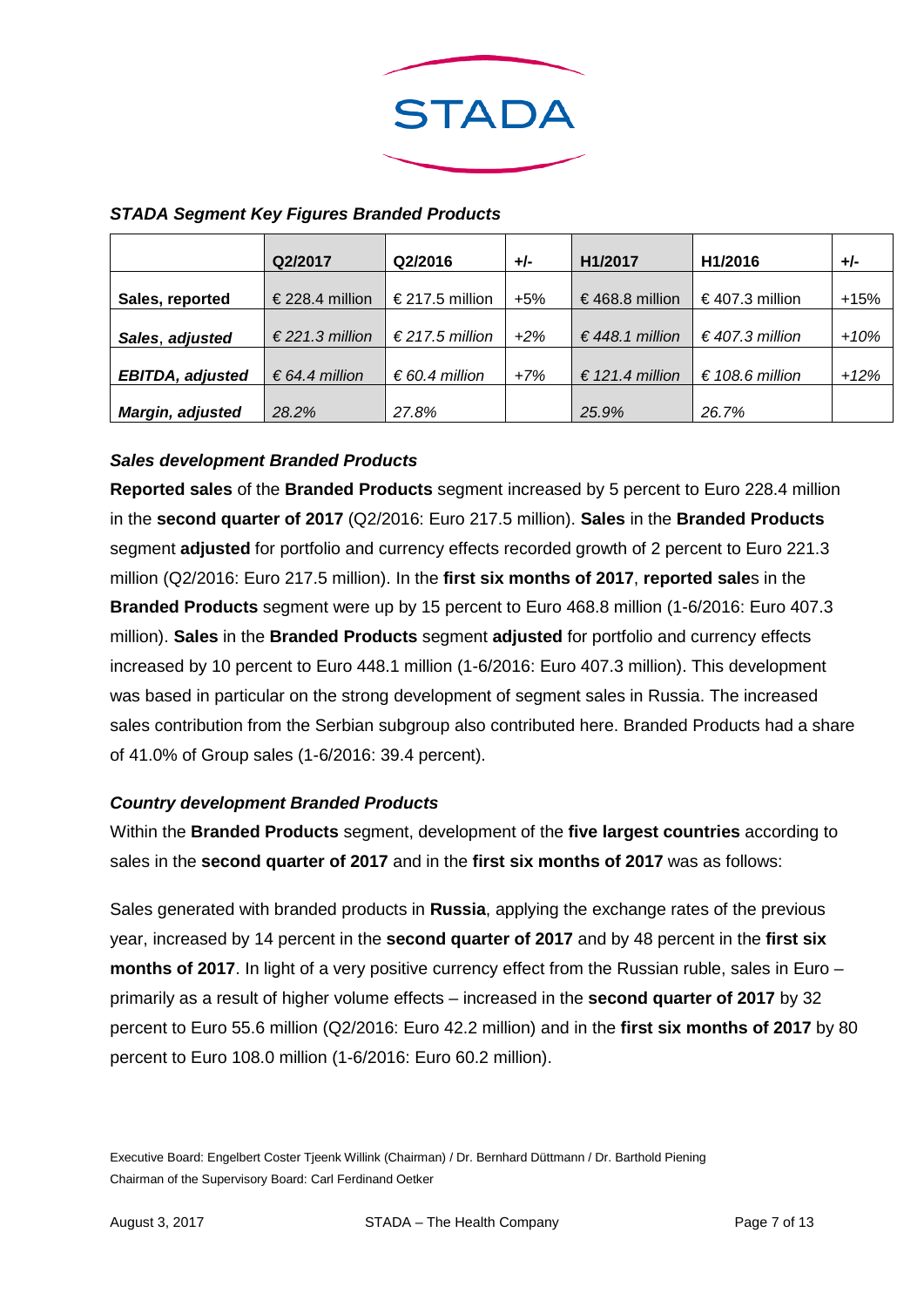

In **Germany**, sales achieved with branded products in the **second quarter of 2017** decreased by 26 percent to Euro 28.5 million (Q2/2016: Euro 38.4 million) and by 9 percent in the **first six months of 2017** to Euro 91.4 million (1-6/2016: Euro 100.2 million). In addition to a high comparable basis in the corresponding period of the previous year, this development resulted primarily from two effects. On the one hand, the Group made the conscious decision to reduce seasonal annual orders, which in previous years had been made in the first six months and had a correspondingly positive effect on sales. On the other hand, the upcoming relaunch of Ladival in 2018 had a dampening effect on sales.

In the **United Kingdom**, sales with branded products, applying the exchange rates of the previous year, rose by 3 percent in the **second quarter of 2017** and by 8 percent in the **first six months of 2017**. This development was particularly attributable to acquisitions, despite levels of stock in the supply chain in the fourth quarter of 2016 as well as a weak cough and cold season in the first six months of 2017. In light of a negative currency effect as a consequence of the referendum decision in favor of the United Kingdom leaving the European Union, sales in Euro in the **second quarter of 2017** decreased by 6 percent to Euro 47.3 million (Q2/2016: Euro 50.2 million) and by 2 percent in the **first six months of 2017** to Euro 82.1 million (1-6/2016: Euro 83.6 million).

Sales generated with branded products in **Italy** declined in the **second quarter of 2017** by 2 percent to Euro 11.0 million (Q2/2016: Euro 11.3 million). In the **first six months of 2017**, sales increased by 1 percent to Euro 21.6 million (1-6/2016: Euro 21.5 million).

Sales generated with branded products in **Vietnam**, applying the exchange rates of the previous year, increased by 11 percent in the **second quarter of 2017** and by 9 percent in the **first six months of 2017**. Due to a stable currency effect from the Vietnamese dong, sales in Euro showed growth in the **second quarter of 2017** by 12 percent to Euro 9.7 million (Q2/2016: Euro 8.6 million) and in the **first six months of 2017** by 10 percent to Euro 19.4 million (1-6/2016: Euro 17.5 million).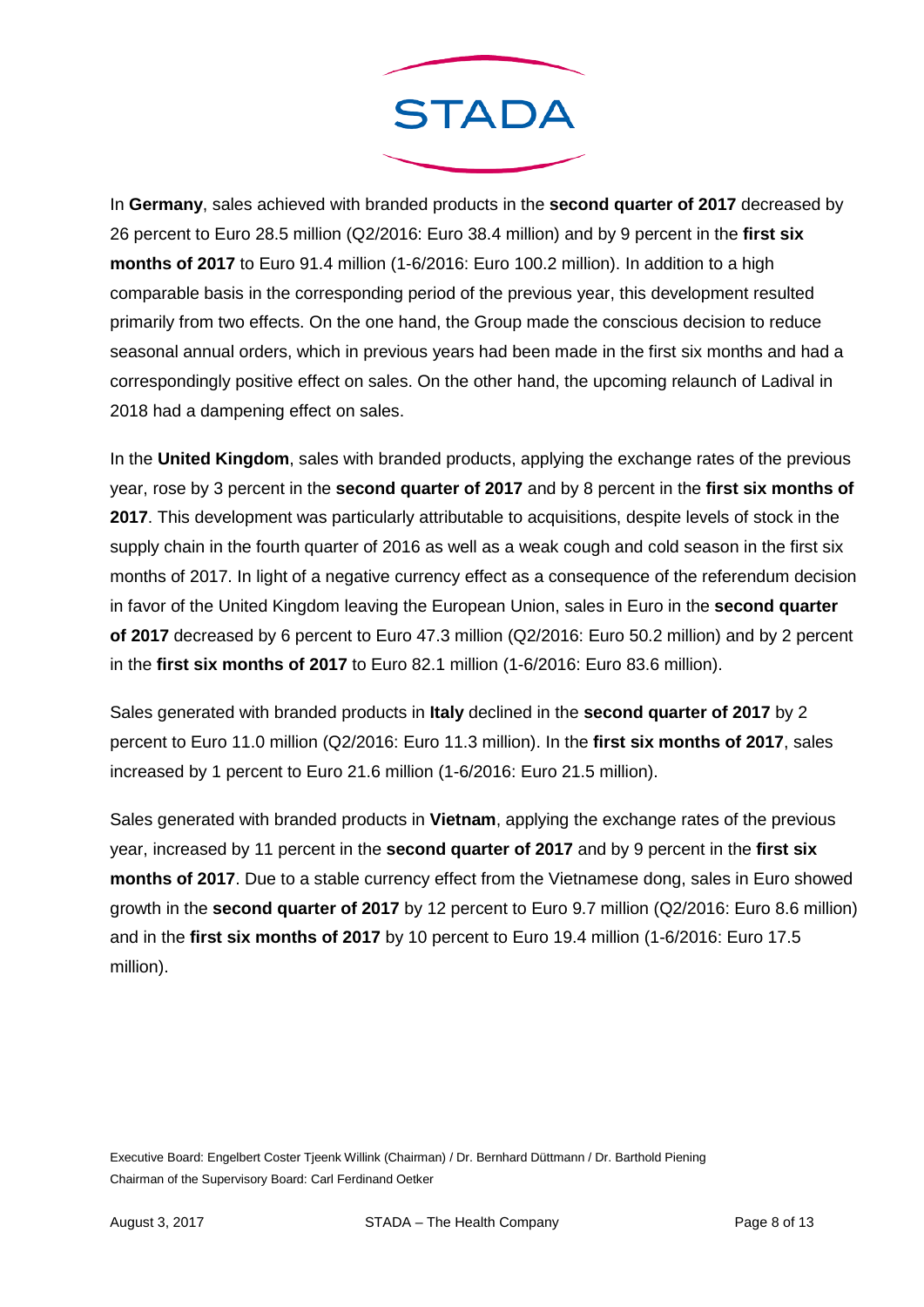

## *EBITDA and margin development Branded Products*

**Reported EBITDA** for **Branded Products** increased by 7 percent to Euro 64.4 million in the **second quarter of 2017** (Q2/2016: Euro 60.4 million) and by 12 percent to Euro 121.4 million in the **first six months of 2017** (1-6/2016: Euro 108.6 million). This development was particularly attributable to strong sales development and positive translation effects in Russia. Other contributing factors included an increased earnings contribution in the Serbian subgroup due to the integration of a consumer health product portfolio acquired in the third quarter of 2016 and a resulting strengthened market position. The **adjusted EBITDA margin** for **Branded Products** was 28.2 percent in the **second quarter of 2017** (Q2/2016: 27.8 percent) and 25.9 percent in the **first six months of 2017** (1-6/2016: 26.7 percent).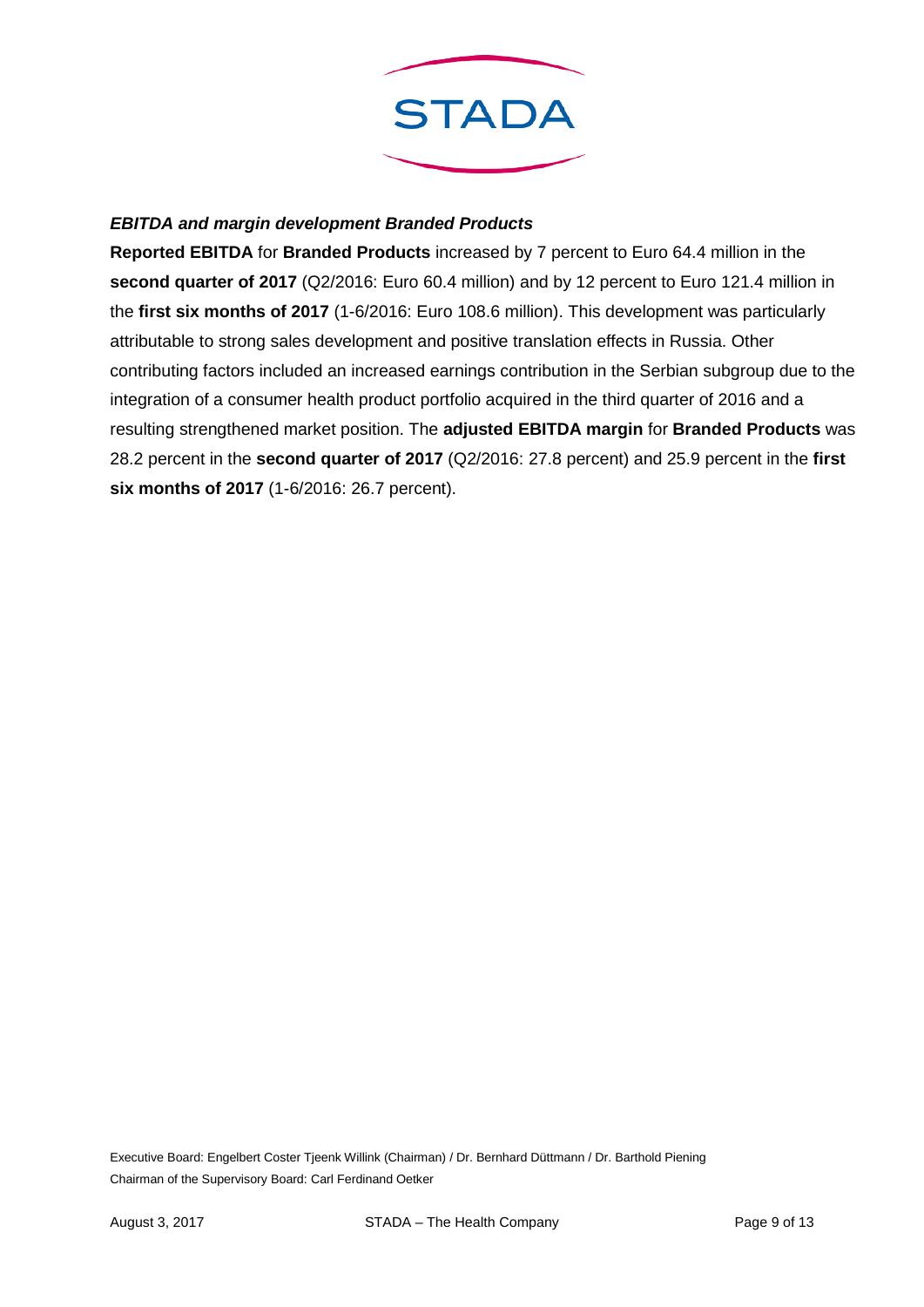

## *STADA reconciliation –special items second quarter of 2017*

| in $\epsilon$ million <sup>1</sup>                                                                                                                                                          | Second<br>quarter of<br>2017<br>reported | Impair-<br>ments/write-<br>ups<br>on fixed<br>assets | Effects from<br>purchase<br>price<br>allocations<br>and<br>acquisitions <sup>2</sup> | Consultancy<br>services in<br>connection<br>with the<br>takeover<br>process | Reversal of<br>tax<br>provisions | <b>Second</b><br>quarter<br>of 2017<br>adjusted |
|---------------------------------------------------------------------------------------------------------------------------------------------------------------------------------------------|------------------------------------------|------------------------------------------------------|--------------------------------------------------------------------------------------|-----------------------------------------------------------------------------|----------------------------------|-------------------------------------------------|
| Earnings before interest,<br>taxes and amortization<br>(EBITDA)                                                                                                                             | 112.4                                    | --                                                   | $-0.2$                                                                               | 17.1                                                                        |                                  | 129.2                                           |
| <b>Balance from</b><br>depreciation/amortization<br>and impairments/write-<br>ups on intangible assets<br>(including goodwill),<br>property, plant and<br>equipment and financial<br>assets | 48.4                                     | $-17.5$                                              | $-4.4$                                                                               |                                                                             |                                  | 26.4                                            |
| Financial income and<br>expenses                                                                                                                                                            | 10.7                                     | --                                                   | --                                                                                   | -−                                                                          |                                  | 10.7                                            |
| Income taxes                                                                                                                                                                                | 9.8                                      | 3.0                                                  | 0.5                                                                                  | 4.8                                                                         | 10.4                             | 28.5                                            |
| Result distributable to<br>non-controlling<br>shareholders                                                                                                                                  | 2.5                                      | 0.3                                                  | 0.1                                                                                  | --                                                                          |                                  | 2.9                                             |
| Result distributable<br>to shareholders<br>of STADA Arzneimittel<br>AG (net<br>income)                                                                                                      | 41.1                                     | 14.2                                                 | 3.6                                                                                  | 12.3                                                                        | $-10.4$                          | 60.8                                            |

1 As a result of the presentation in Euro million, deviations due to rounding may occur in the tables.

2 Relates to additional scheduled depreciation and other measurement effects due to purchase price allocations as well as significant product acquisitions taking financial year 2013 as basis.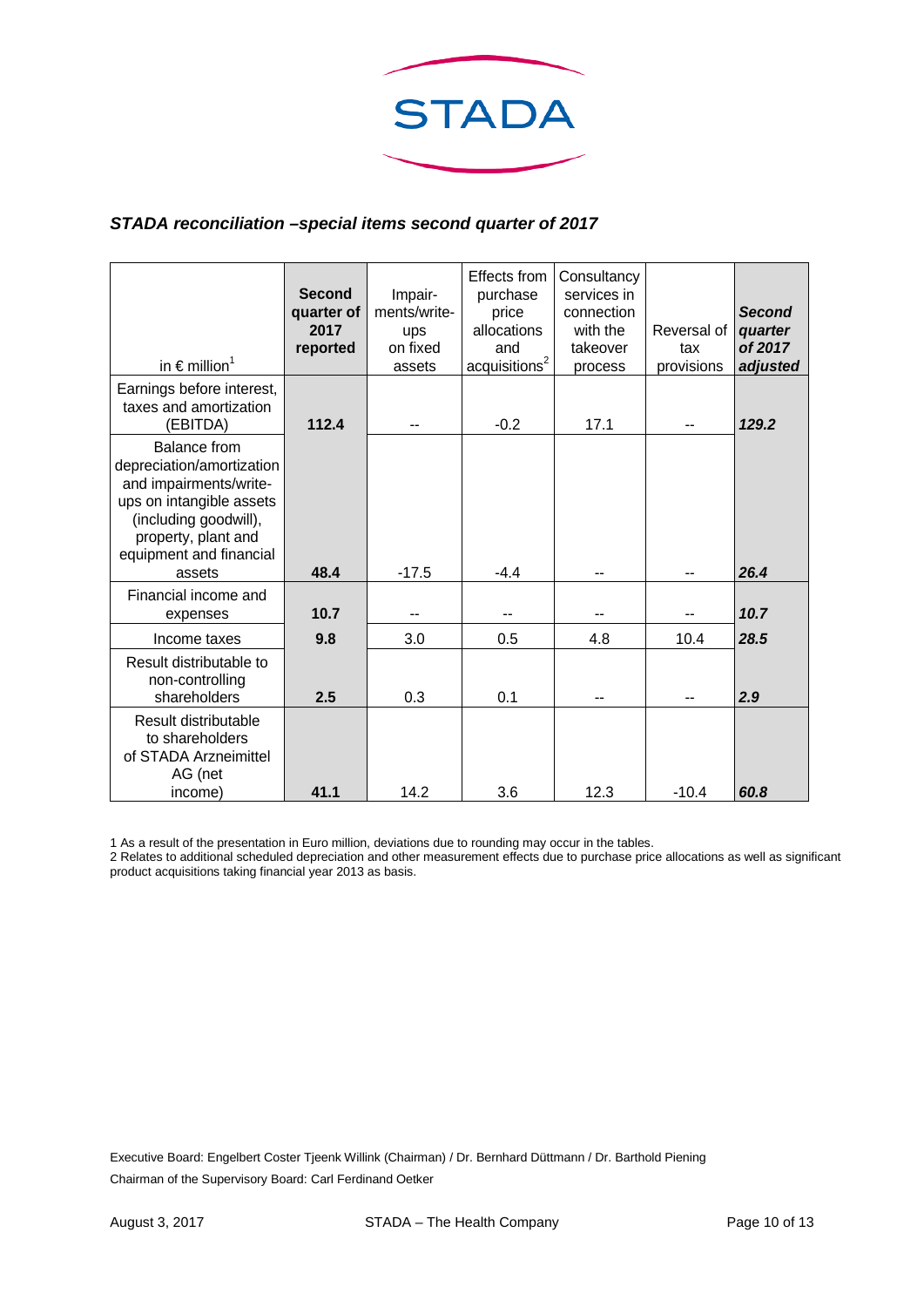

#### *STADA reconciliation –special items first six months of 2017*

| in $\epsilon$ million <sup>1</sup>                                                                                                                                                          | <b>First six</b><br>months of<br>2017<br>reported | Impair-<br>ments/write-<br>ups<br>on fixed<br>assets | Effects from<br>purchase<br>price<br>allocations<br>and<br>acquisitions <sup>2</sup> | Consultancy<br>services in<br>connection<br>with the<br>takeover<br>process | Reversal of<br>tax<br>provisions | <b>First six</b><br>months<br>of 2017<br>adjusted |
|---------------------------------------------------------------------------------------------------------------------------------------------------------------------------------------------|---------------------------------------------------|------------------------------------------------------|--------------------------------------------------------------------------------------|-----------------------------------------------------------------------------|----------------------------------|---------------------------------------------------|
| Earnings before interest,<br>taxes and amortization<br>(EBITDA)                                                                                                                             | 220.9                                             | --                                                   | $-0.3$                                                                               | 17.1                                                                        | $-$                              | 237.7                                             |
| <b>Balance from</b><br>depreciation/amortization<br>and impairments/write-<br>ups on intangible assets<br>(including goodwill),<br>property, plant and<br>equipment and financial<br>assets | 79.2                                              | $-18.2$                                              | $-9.0$                                                                               |                                                                             |                                  | 52.0                                              |
| Financial income and<br>expenses                                                                                                                                                            | 21.5                                              | --                                                   | --                                                                                   |                                                                             |                                  | 21.5                                              |
| Income taxes                                                                                                                                                                                | 24.9                                              | 3.3                                                  | 1.2                                                                                  | 4.8                                                                         | 10.4                             | 44.6                                              |
| Result distributable to<br>non-controlling<br>shareholders                                                                                                                                  | 5.0                                               | 0.3                                                  | 0.2                                                                                  | --                                                                          | --                               | 5.5                                               |
| Result distributable<br>to shareholders<br>of STADA Arzneimittel<br>AG (net<br>income)                                                                                                      | 90.3                                              | 14.6                                                 | 7.3                                                                                  | 12.3                                                                        | $-10.4$                          | 114.1                                             |

1 As a result of the presentation in Euro million, deviations due to rounding may occur in the tables.

2 Relates to additional scheduled depreciation and other measurement effects due to purchase price allocations as well as significant product acquisitions taking financial year 2013 as basis.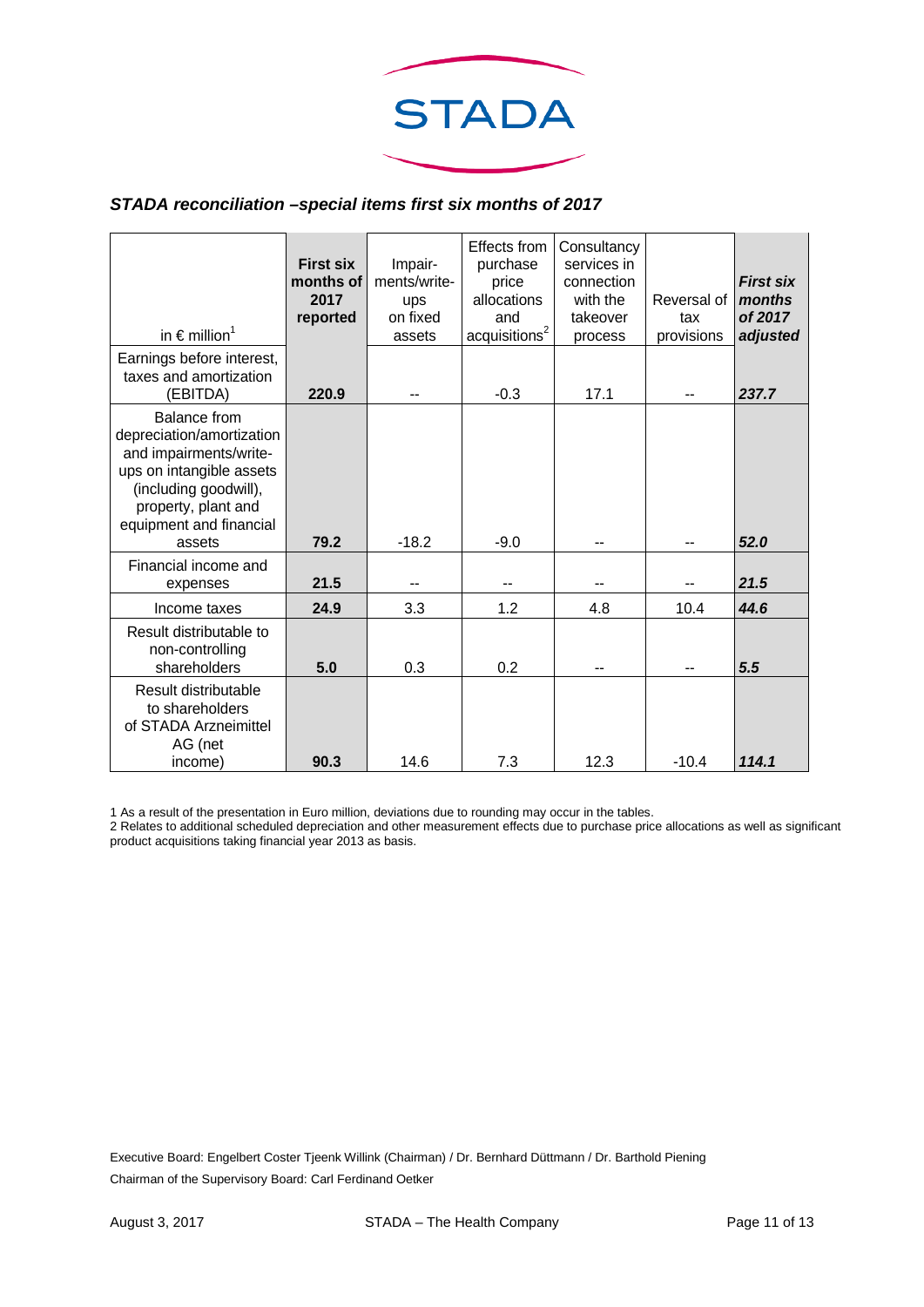

Note: As part of the preparation of the Consolidated Financial Statements of STADA Arzneimittel AG, the most up-to-date planning information available was used for STADA Vietnam J.V. Co. Ltd. for April to June 2017 as a result of a lack of financial information.